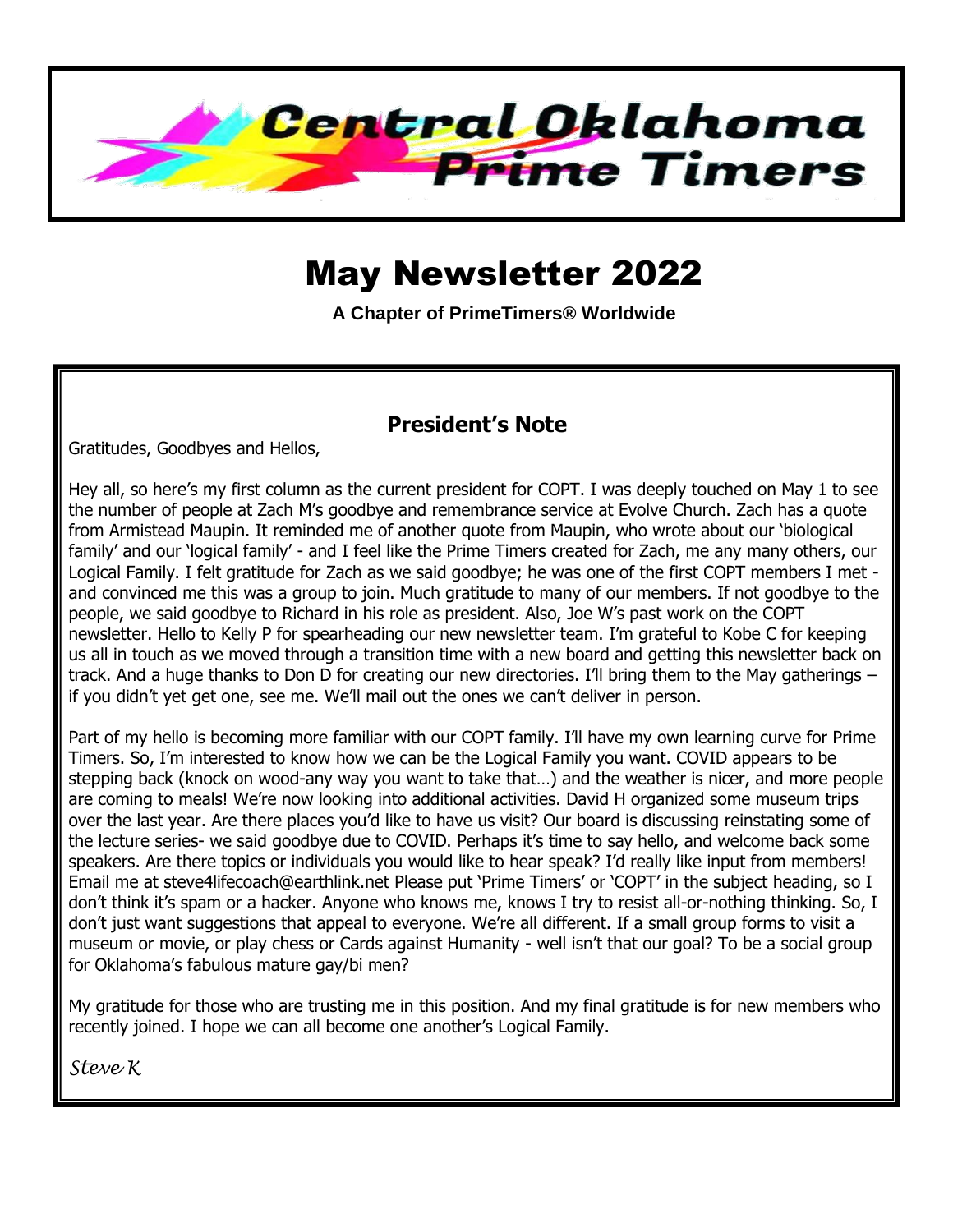### COPT Monthly Meeting Minutes

The April 2022 meeting of Central Oklahoma Prime Timers and Board of Directors was held at Evolve Church on April 10, 2022, at 1:00 PM, 3208 N. May Avenue, Oklahoma City, Oklahoma. The meeting was moved to this date because the third Sunday of April is Easter Sunday.

President Steve K. called the meeting to order at 1:00 p.m. Present were Vice President David H., Treasurer Allen G., Secretary Kobe C., at large members Kelly P. and Jon L., along with World Wide Liaison Jim H. Also present was Stephen D. Central Oklahoma Prime Timers welcomed President of Prime Timers World Wide, Mark H., also President of his local Dallas Chapter of Prime Timers to our meeting today.

Minutes of the March 2022 meeting were read and accepted with a minor correction.

The Board observed a moment of silence in memory of our recently departed Board at Large Member, Zach Mullaney. A memorial service will be held at Evolve Church at 2:00 pm on May 1st. The Treasurer reported that new members have joined our group.

As part of the discussion of a Newsletter, we learned that World Wide has offered clubs access to Google Cloud free of charge. Steve D. offered a possible format for a newsletter.

Plans for an Anniversary Dinner are up in the air.

During Pride Celebration this year, Evolve Church will man a booth and we might possibly be able to use a section of the booth for handing out information on COPT.

Expanding membership should include exploration of on line means of attracting people.

There was a discussion of storage at Public Storage and the need to inventory the contents and possibly fine alternative storage.

COPT Board of Directors has scheduled a dinner with World Wide President Mark H. for Monday, April 11th at Azteca Restaurant.

The Meeting was Adjourned by Steve K. at 3:00 PM

Respectfully submitted,

*Kobe C., Secretary*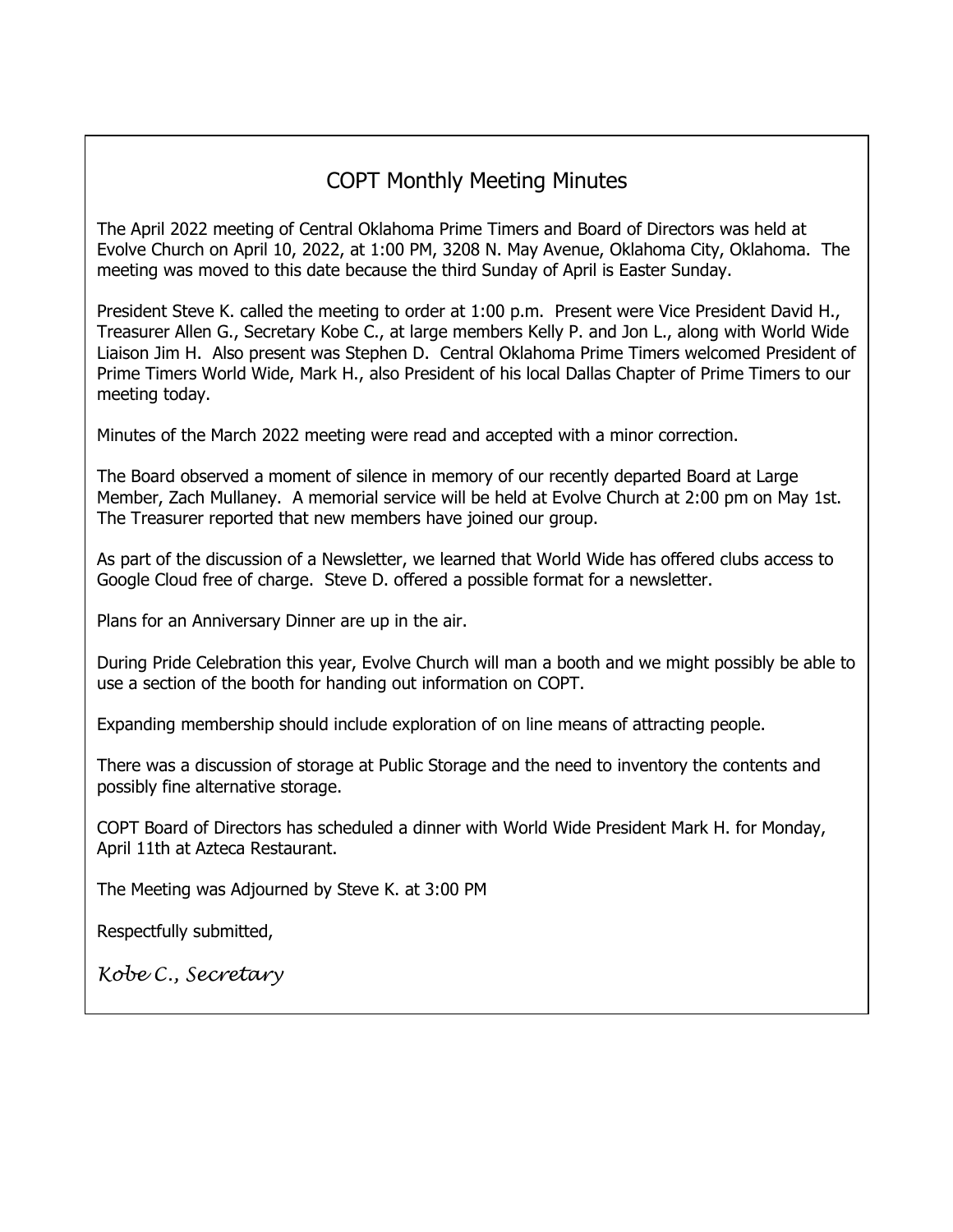## **Newsletter Editor's Bulletin**

First of all, I want to thank Steve DuBois for his assistance by providing a WORD template to create this newsletter. He also provided some needed training to refresh my skills with MS WORD. In the future I plan to have the monthly newsletter out before the first of the month. I plan to make improvements over time and add new features. If you need to contact me, my phone and email are at the bottom of this newsletter.

That's all for now.

*Kelly P.* 

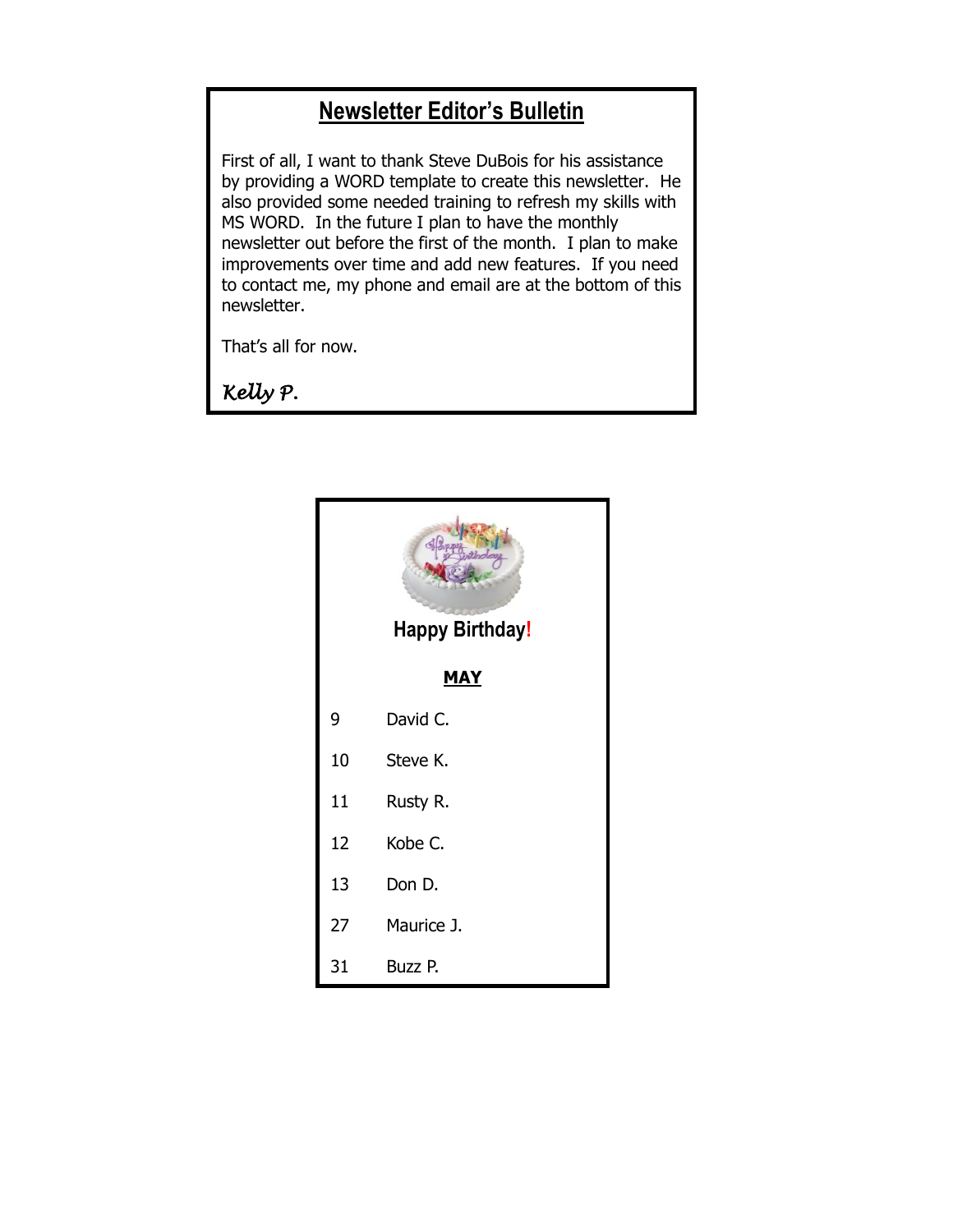# COPT MAY 2022

| 1 Zack M's<br><b>Memorial</b><br><b>2pm Evolve</b><br><b>Church</b> | $\overline{2}$ | 3 Lunch at<br>Ingrid's,<br>3701 N.<br><b>Youngs Blvd.</b>  | 4 May the<br><b>Fourth be</b><br>with you | 5 Cinco de<br><b>Mayo</b><br><b>GOLDEN</b><br><b>PHOENIX</b><br><b>Chinese &amp;</b><br><b>Vietnamese</b><br><b>Restaurant,</b><br>2728 N.<br><b>Classen Blvd.</b> | $6\phantom{1}6$ | 7 Brunch at<br>Ingrid's,<br>3701 N.<br><b>Youngs Blvd.</b>  |
|---------------------------------------------------------------------|----------------|------------------------------------------------------------|-------------------------------------------|--------------------------------------------------------------------------------------------------------------------------------------------------------------------|-----------------|-------------------------------------------------------------|
| 8                                                                   | 9              | 10 Lunch at<br>Ingrid's,<br>3701 N.<br><b>Youngs Blvd.</b> | 11                                        | 12<br><b>HIDEAWAY</b><br><b>PIZZA, 5022</b><br><b>N. Western</b><br>Ave.                                                                                           | 13              | 14 Brunch at<br>Ingrid's,<br>3701 N.<br><b>Youngs Blvd.</b> |
| 15                                                                  | 16             | 17 Lunch at<br>Ingrid's,<br>3701 N.<br><b>Youngs Blvd.</b> | 18                                        | <b>19 GEORGE'S</b><br><b>HAPPY HOG</b><br><b>BBQ, 712</b><br><b>Culbertson</b><br>Dr.                                                                              | 20              | 21 Brunch at<br>Ingrid's,<br>3701 N.<br><b>Youngs Blvd.</b> |
| 22                                                                  | 23             | 24 Lunch at<br>Ingrid's,<br>3701 N.<br><b>Youngs Blvd.</b> | 25                                        | <b>26 ZAPATAS</b><br><b>MEXICAN</b><br><b>GRILL, 1012</b><br><b>S. Meridian</b><br>Ave.                                                                            | 27              | 28 Brunch at<br>Ingrid's,<br>3701 N.<br><b>Youngs Blvd.</b> |
| 29                                                                  | 30             | 31 Lunch at<br>Ingrid's,<br>3701 N.<br><b>Youngs Blvd.</b> |                                           |                                                                                                                                                                    |                 |                                                             |